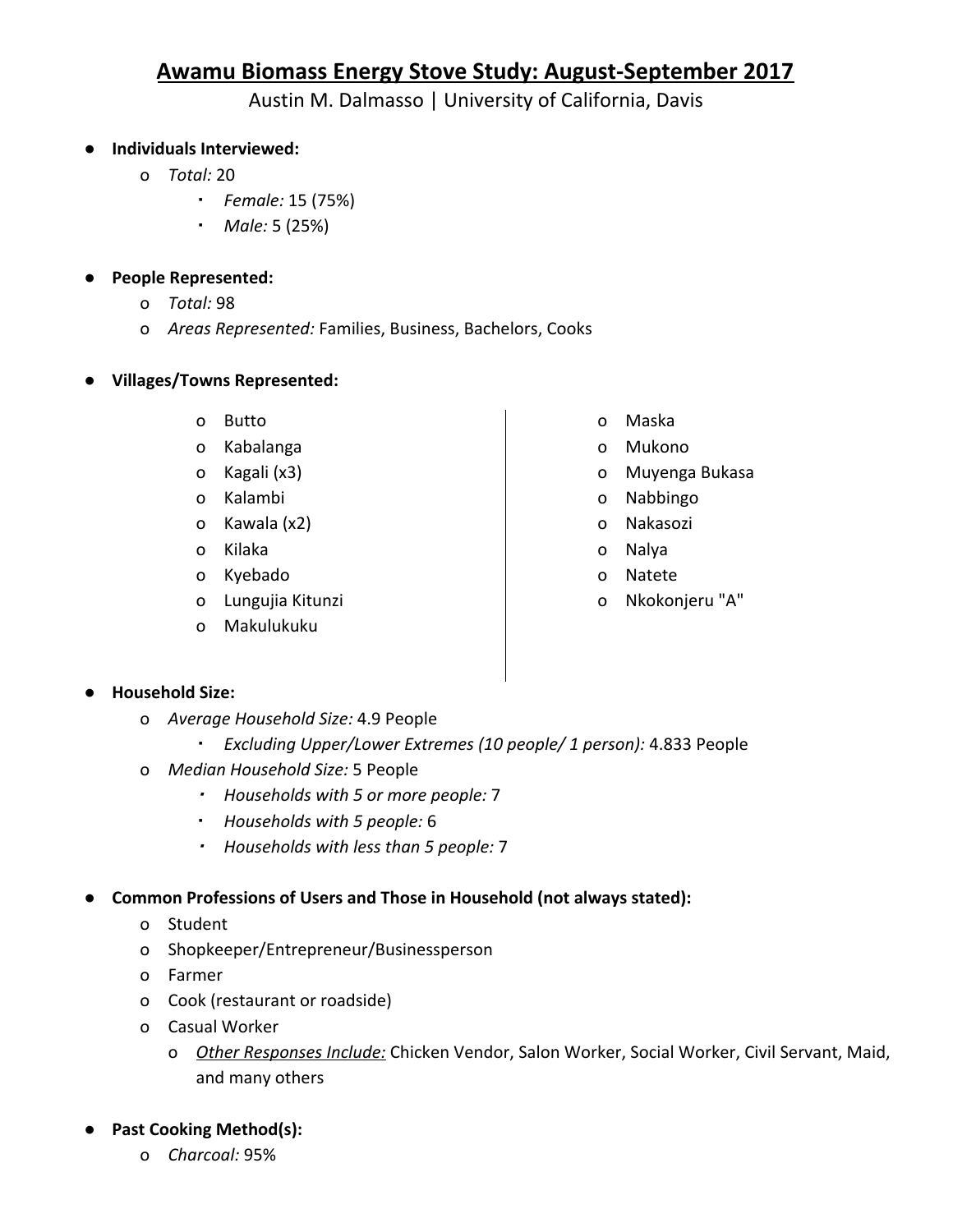- *Felt Charcoal takes Longer/Awamu Stove is Faster:* 68.421%
- o *Firewood or Three-Stone:* 30%
	- *Felt Firewood takes Longer/Awamu Stove is Faster*: 66.667%

### ● **Stove Ownership:**

- o *Average Months of Ownership (counting >1 Mo as 1 Mo):* 7 Months
	- *Excluding Upper/Lower Extremes (36 Mo/1 Mo):* 5.722 Months
- *o Users Who have had Stove for Less Than 1 Month:* 3
- *o Longest Ownership of Users Interviewed:* 36 Months
- **Users Who Know Another Awamu User:**
	- o 50%
		- *Out of the 50%, Average Number of Users Known*: 2.5 People
- **● How Users Were Introduced to Awamu Stove:**
	- o Robert: 9 (45%)
		- Exhibitions were commonly cited
	- o Manager at Living Goods: 7 (35%)
	- o Fred: 3 (15%)
	- o Unknown Awamu Salesman: 1 (5%)
		- Originally introduced the stove to Living Goods
- **Common Reasons for Purchase** (more than one response was accepted, if applicable):
	- o Speed/quickness/efficiency of cooking (8)
	- o Use of firewood and production of charcoal (4)
	- o Cleaner cooking/less smoke (4)
	- o Charcoal is expensive (4)
	- o Interesting technology (3)
	- o Aesthetics/design appeal (3)
	- o *Other Responses Include:* attraction of customers, use in business/restaurant, portability

#### ● **Average Satisfaction (on a 1-5 scale):** 3.663 or 73.26%

- o *Satisfaction 4.1-5.0*: 9 (45%)
- o *Satisfaction 3.1-4.0*: 5 (25%)
- o *Satisfaction 2.1-3.0:* 1 (5%)
- o *Satisfaction 1.1-2.0:* 2 (10%)
- o *Satisfaction 1:* 3 (15%)
- *o Common Reasons for Dissatisfaction:*
	- Tedious to use (2)
	- Too much smoke (2)
	- *Other Responses Include:* did not get charcoal, did not light properly/would not work, too small for larger meals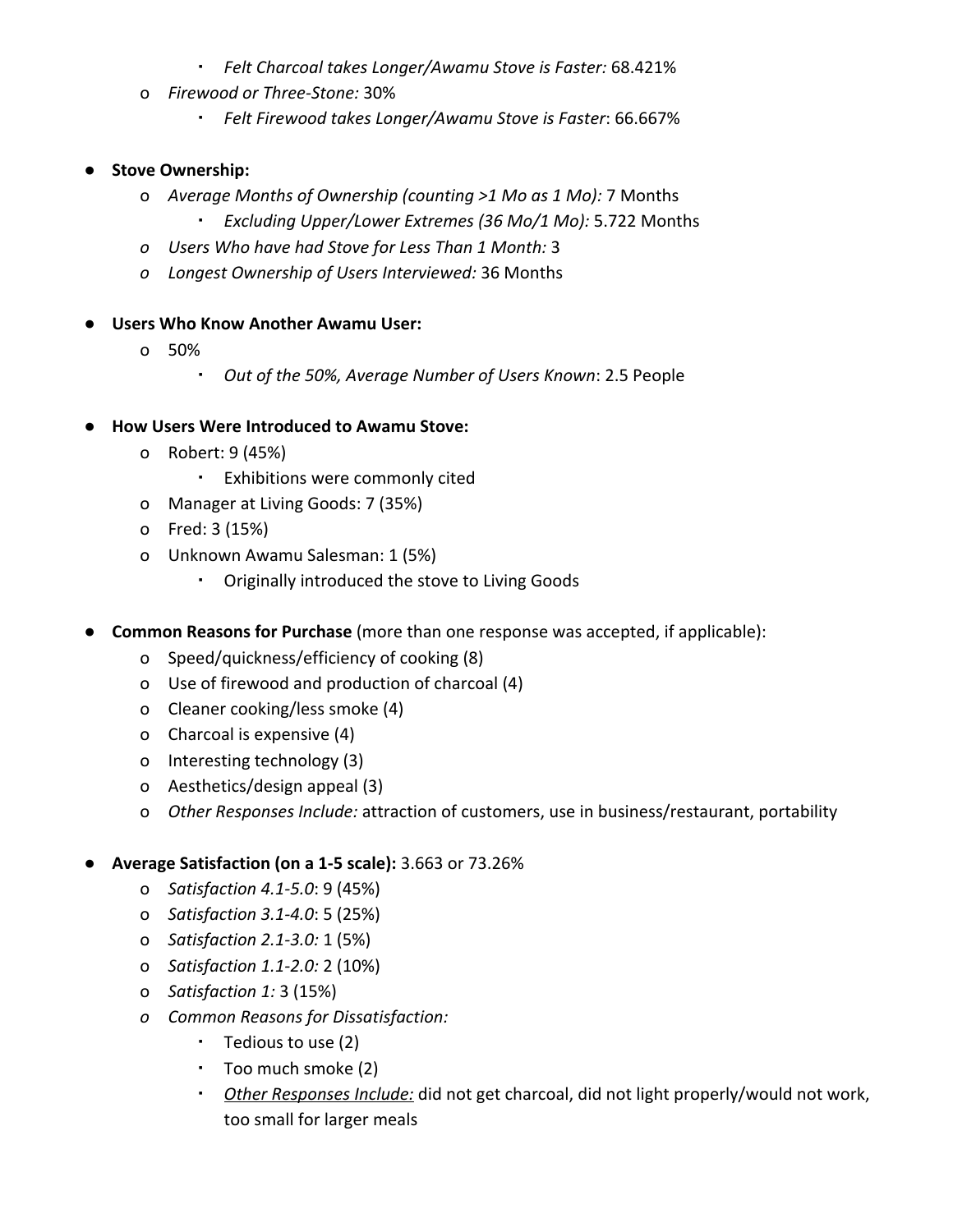- **● Usage:**
	- o *Average Daily Use (counting >1 Hr/Day as 0 Hr/Day*): 2 Hours/Day
		- *Individuals using stove >1 Hr/Day*: 6 (30%)
			- *Reasons for Inconsistent/Rare Use*: use of produced charcoal for other cooking, too complicated to use, food was not fully cooked when used
	- *o Usage Location:*
		- Exclusively Outside: 9 (45%)
		- Exclusively Inside: 7 (35%)
		- Both Outside and Inside: 4 (20%)
- **Primary Fuels** (up to three responses were accepted):
	- o Wood (20)
	- o Carpentry Scraps (1)
	- o Maize Cobs (1)
		- Noted stove did not stay lit as long
	- o Briquettes (1)
		- Unable to find good quality, low price briquettes easily
- Positives Regarding Stove/Life Impact (more than one response was accepted, if applicable):
	- o Money saved because no longer buying charcoal/uses less wood (10)
	- o Energy saved because requires little supervision (7)
	- o Time is saved because of fast cooking (5)
	- o *Other Responses Include*: ability to use charcoal, good-looking and interesting thing to own, easy to control fire, portability, fire lasts longer than alternatives
	- o *Users Who Did Not Provide a Response*: 5
- **Negatives Regarding Stove/Life Impact** (more than one response was accepted, if applicable):
	- o Excessive smoke on initial ignition (8)
	- o Soot on saucepan (4)
	- o Initial ignition/firewood prep take time (4)
	- o Too expensive, especially for a stove (3)
	- o *Other Responses Include*: instability can make it unsafe, small burns from near handles, laughed at by neighbors
	- o *Users Who Did Not Provide a Response:* 7
- **Changes that Users Would Make to Stove** (more than one response was accepted, if applicable):
	- o Less smoke/better method of ignition (4)
	- o Larger option for use with larger meals/families (3)
	- o More stable/sturdy legs (2)
	- o Protection for top of wood handles from flames (2)
	- o Better air flow/air control (2)
	- o Less expensive option (2)